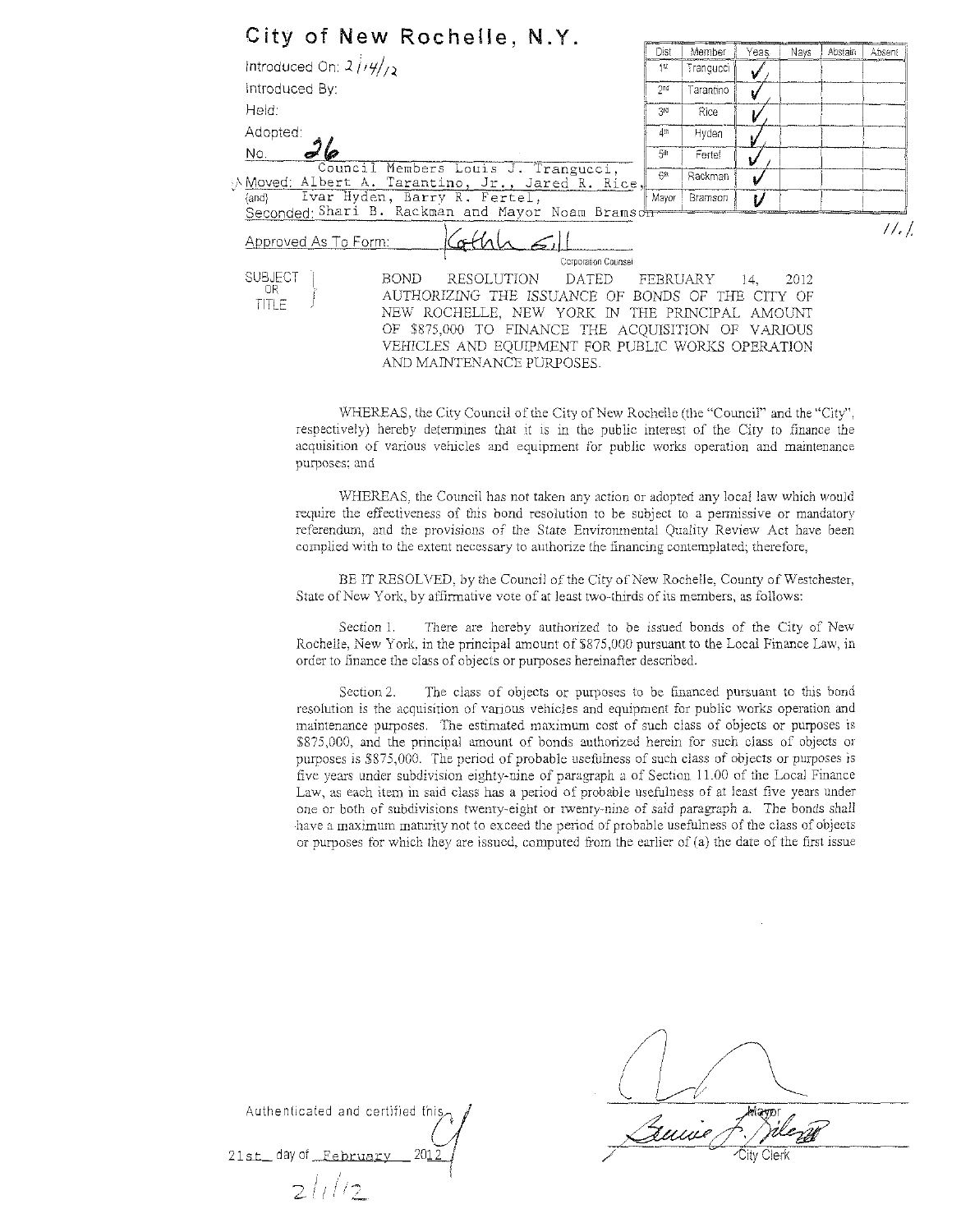of such bonds for such class of objects or purposes or (b) the date of the first bond anticipation note issued in anticipation of the issuance of such bonds.

Section 3. The Council has determined and hereby states that  $(a)$  the estimated maximum cost of the class of objects or purposes in Section 2 above is \$875,000; (b) no money has been authorized to be applied to the payment of the costs of such class of objects or purposes; and (c) the Council plans to finance the costs of such class of objects or purposes from funds raised by the issuance of obligations authorized herein.

Section 4. Subject to the terms and conditions of this bond resolution and the Local Finance Law, and pursuant to the provisions of Sections 21.00, 30.00, 50.00 and 56.00 to 60.00, inclusive, of the Local Finance Law, the. power to authorize bond anticipation notes in anticipation of the issuance of the bonds authorized by this bond resolution and the renewal of such bond anticipation notes and the power to prescribe the terms, fonn and contents of such bonds and such bond anticipation notes, including renewals thereof, including the power to issue bonds with substantially level or declining debt service, and the power to issue, sell and deliver such bonds and such bond anticipation notes, including renewals thereof, is hereby delegated to the Commissioner of Finance, as chief fiscal officer of the City. The Commissioner of Finance is hereby authorized to execute on behalf of the City all bonds issued pursuant to this bond resolution and all bond anticipation notes, including renewals thereof, issued in anticipation of the issuance of such bonds, and the City Clerk is hereby authorized to affix the seal of the City of all such bonds and all such bond anticipation notes, including renewals thereof, and to attest such seal. Such bonds, if, as and when issued shall be authenticated by the countersignature of a fiscal agent of the City or by the appropriate designated officer of the City pursuant to Section 70.00 of the Local Finance Law. The Connnissioner of Finance is hereby authorized to contract with a fiscal agent for the City in connection with the issuance of the obligations authorized hereby, or, at the option of the Commissioner of Finance, may elect to act as fiscal agent. In the absence of the Commissioner of Finance, the Deputy Commissioner of Finance is hereby authorized to exercise the powers delegated to the Commissioner of Finance by this Resolution.

Section 5. The City Clerk of the City shall cause this bond resolution to be published together with a notice in substantially the form prescribed by Section 81.00 of the Local Finance Law in *The Journal News,* a newspaper having a general circulation in the City, which is hereby designated the official newspaper of the City for this purpose. The validity of the bonds authorized by this resolution and of bond anticipation notes issued in anticipation of the sale of such bonds may be contested only if such obligations are authorized for an object or purpose for which the City is not authorized to expend money, or if the provisions of law which should be complied with at the date of the publication of this bond resolution are not substantially complied with, and an action, suit or proceeding contesting such validity is connnenced within twenty (20) days after the date of such publication, or if such obligations are authorized in violation of the provisions of the Constitution of the State.

Section 6. The faith and credit of the City are hereby and shall be irrevocably pledged for the punctual payment of the principal of and interest on all obligations authorized and issued pursuant to this bond resolution, as the same shall become due.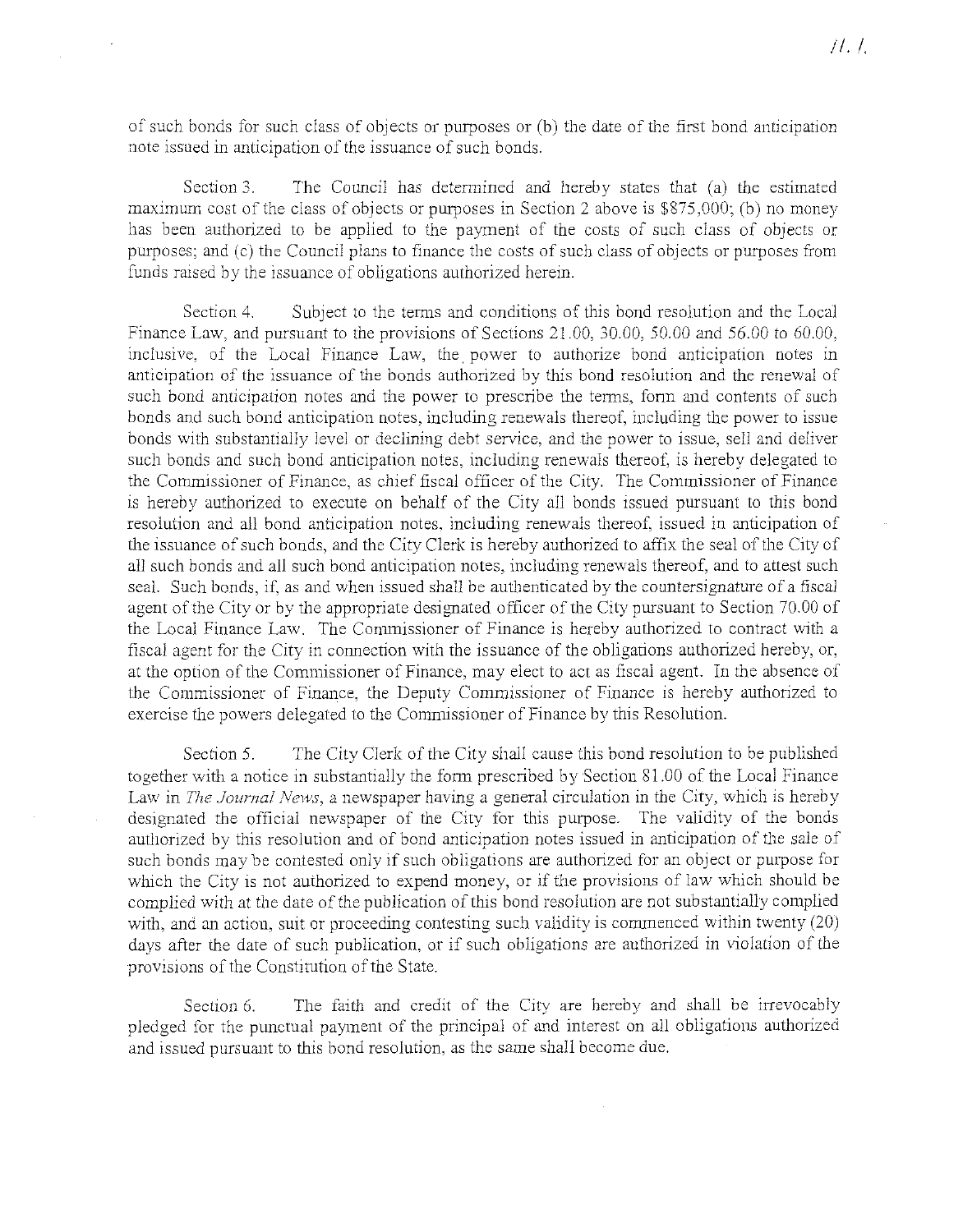Section 7. The City intends to issue the obligations authorized by this bond resolution to finance the cost of the aforesaid class of objects or purposes. The City covenants for the benefit of the holders of the obligations authorized herein that, unless such obligations are sold as taxable obligations, it will not make any use of the proceeds of such obligations, any funds reasonably expected to be used to pay the principal of or interest on such obligations or any other funds of the City, and will not make any use of the facilities financed with the proceeds of such obligations which would cause the interest on such obligations to become subject to federal income taxation under the Internal Revenue Code of 1986, as amended (the "Code") (except for the alternative minimum tax imposed on corporations by section 55 of the Code) or subject the City to any penalties under section 148 of the Code, and that it will not take any action or omit to take any action with respect to such obligations, the proceeds thereof or any facilities financed thereby if such action or omission would cause the interest on such obligations to become subject to federal income taxation under the Code (except for the alternative minimum tax imposed on corporations by section 55 of the Code) or subject the City to any penalties under section 148 of the Code. The foregoing covenants shall remain in full force and effect notwithstanding the defeasance of such obligations until the date which is 60 days after the final maturity date or earlier prior redemption date thereof. The proceeds of the bonds and any bond anticipation notes issued in anticipation of the sale of bonds may be applied to reimburse expenditures or commitments made for such purpose on or after a date which is not more than one year prior to the date of adoption of this bond resolution. The City expects to expend general funds or other available moneys for the aforesaid class of objects or purposes which are expected to be reimbursed from the proceeds of such obligations.

Section 8. It is hereby determined by the Council of the City that the aforesaid class of objects or purposes will not have significant effect on the environment within the meaning of the State Environmental Quality Review Act, constituting Article 8 of the Enviromnental Conservation Law, and the regulations promulgated thereunder by the New York State Department of Environmental Conservation.

Section 9. The City hereby covenants for the benefit of holders of obligations authorized herein to enter into agreements with or for the benefit of certain purchasers of the obligations authorized hereby to enable them to comply with Rule 15c2-12 of the Securities Exchange Act of 1934, as amended (the "Rule"), by providing to a nationally recognized municipal securities information repository, if and when required by the Rule: (i) at least annually, current financial information concerning the City, including annual audited financial statements and pertinent operating information, and (ii) notice of any material events as set forth in the Rule, unless an exemption from such requirement exists as provided in the Rule.

Section 10. This bond resolution shall take effect innnediately upon its adoption by the Council of the City.

Authenticated and certified) this 21st day of Feb., 2012) NOAM BRAMSON, Mayor BENNIE F. GILES, Ill, City Clerk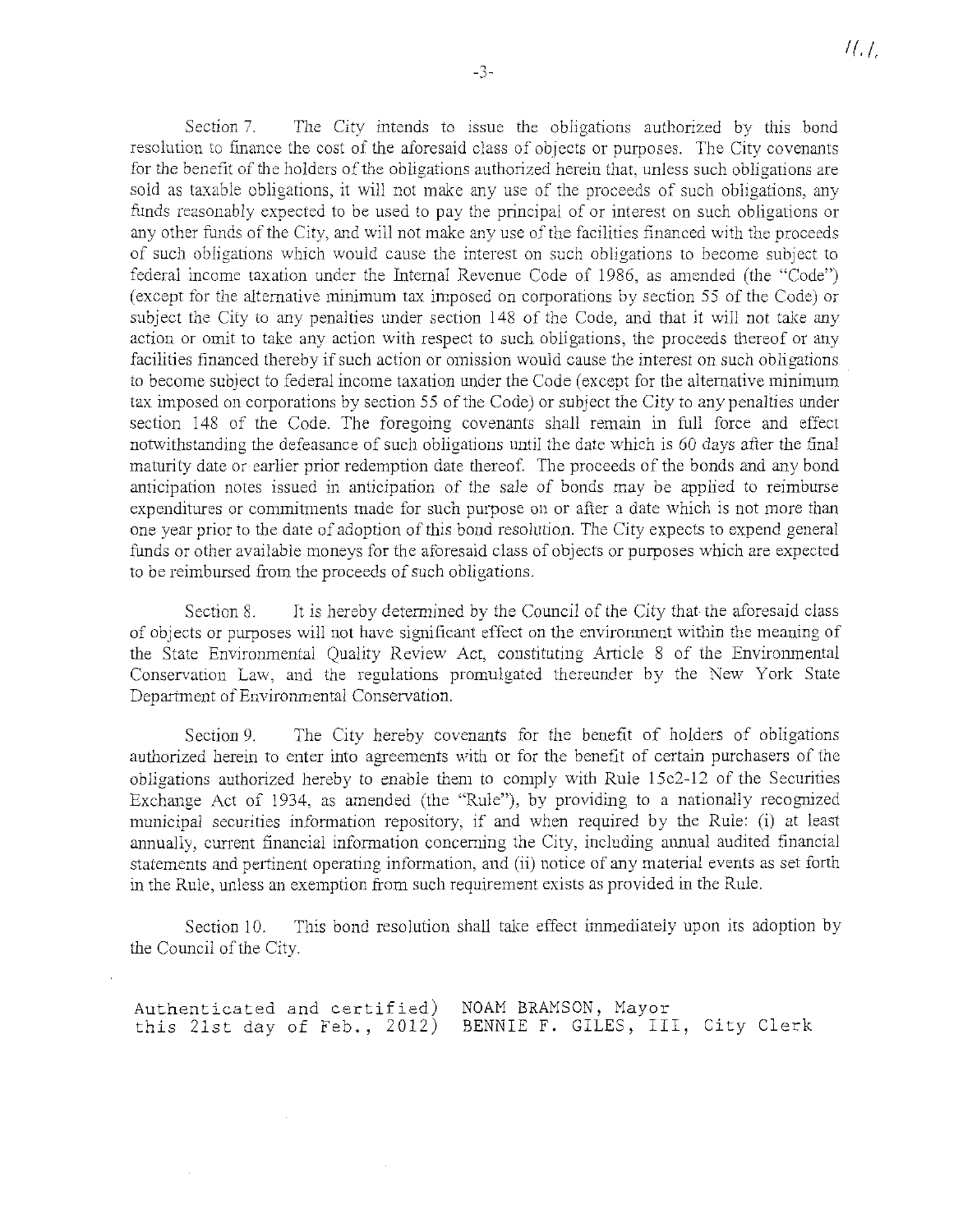| City of New Rochelle, N.Y.                                                                  |                 |                     |       |         |         |        |
|---------------------------------------------------------------------------------------------|-----------------|---------------------|-------|---------|---------|--------|
| Introduced On: $2/14/\sqrt{2}$                                                              | Dist<br>1st     | Member<br>Trangucci | Yeas. | Navs    | Abstain | Absent |
|                                                                                             |                 |                     | V     |         |         |        |
| Introduced By:                                                                              | 2 <sub>0</sub>  | Tarantino           | ν     |         |         |        |
| Held:                                                                                       | 3rd             | <b>Rice</b>         | V     |         |         |        |
| Adopted:                                                                                    | 4th             | Hyden               |       |         |         |        |
| No.                                                                                         | 5 <sup>th</sup> | Fertel              |       |         |         |        |
| Council Members Louis J. Trangucci,<br>Moved: Albert A. Tarantino, Jr., Jared R. Rice<br>τų | 6th             | Rackman             |       |         |         |        |
| Ivar Hyden, Barry R. Fertel,<br>$\{and\}$                                                   | Mayor           | Bramson             |       |         |         |        |
| Seconded: Shari B. Rackman and Mayor Noam Bramsor                                           |                 |                     |       |         |         |        |
| Approved As To Form:                                                                        |                 |                     |       |         |         | H, d   |
| Corporation Counsel                                                                         |                 |                     |       |         |         |        |
| <b>SUBJECT</b><br><b>BOND</b><br><b>RESOLUTION</b><br>DATED FEBRUARY                        |                 |                     | 14.   | -2012   |         |        |
| OR.<br>AUTHORIZING THE ISSUANCE OF BONDS OF<br>TITLE                                        |                 | THE                 |       | CITY OF |         |        |
| NEW ROCHELLE, NEW YORK IN THE PRINCIPAL AMOUNT                                              |                 |                     |       |         |         |        |
| OF \$100,000 TO FINANCE VARIOUS                                                             |                 | CONSTRUCTION        |       | – OR    |         |        |
| RECONSTRUCTION<br>IMPROVEMENTS TO                                                           |                 | <b>THE</b>          |       | CITY'S  |         |        |
| SANITARY SEWER SYSTEM, WHETHER OR NOT INCLUDING                                             |                 |                     |       |         |         |        |
| PURIFICATIONS OR DISPOSAL PLANTS OR BUILDINGS, LAND                                         |                 |                     |       |         |         |        |
| IN LAND OR ORIGINAL FURNISHINGS.<br>RIGHTS<br>OR                                            |                 |                     |       |         |         |        |
| EQUIPMENT, MACHINERY OR APPARATUS.                                                          |                 |                     |       |         |         |        |

VVHEREAS, the City Council of the City of New Rochelle (the ''Council" and the "City", respectively) hereby determines that it is in the public interest of the City to finance various construction or reconstruction improvements to the City's sanitary sewer system, whether or not including purifications or disposal plants or buildings, land or rights in land or original furnishings, equipment, machinery or apparatus; and

WHEREAS, the Council has not taken any action or adopted any local law which would require the effectiveness of this bond resolution to be subject to a permissive or mandatory referendum, and the provisions of the State Environmental Quality Review Act have been complied with to fhe extent necessary to authorize the financing contemplated; therefore,

BE IT RESOLVED, by the Council of the City of New Rochelle, County of Westchester, State of New York, by affirmative vote of at least two-thirds of its members, as follows:

Section 1. There are hereby authorized to be issued bonds of the City of New Rochelle, New York, in the principal amount of \$100,000 pursuant to the Local Finance Law, in order to finance the class of objects or purposes hereinafter described.

Section 2. The dass of objects or purposes to be financed pursuant to this bond resolution is various construction or reconstruction improvements to the City's sanitary sewer system, whether or not including purifications or disposal plants or buildings, land or rights in land or original furnishings, equipment, machinery or apparatus. The estimated maximum cost of such class of objects or purposes is Sl 00,000, and the principal amount of bonds authorized berein for such class of objects or purposes is \$100,000. The period of probable usefulness of such class of objects or purposes is thirty years under subdivision four of paragraph a of Section

65656796.1

Authenticated and certified this 21st aay of Februarv *20M*  ; *I! !/?* \_.-, *(.;\_...--*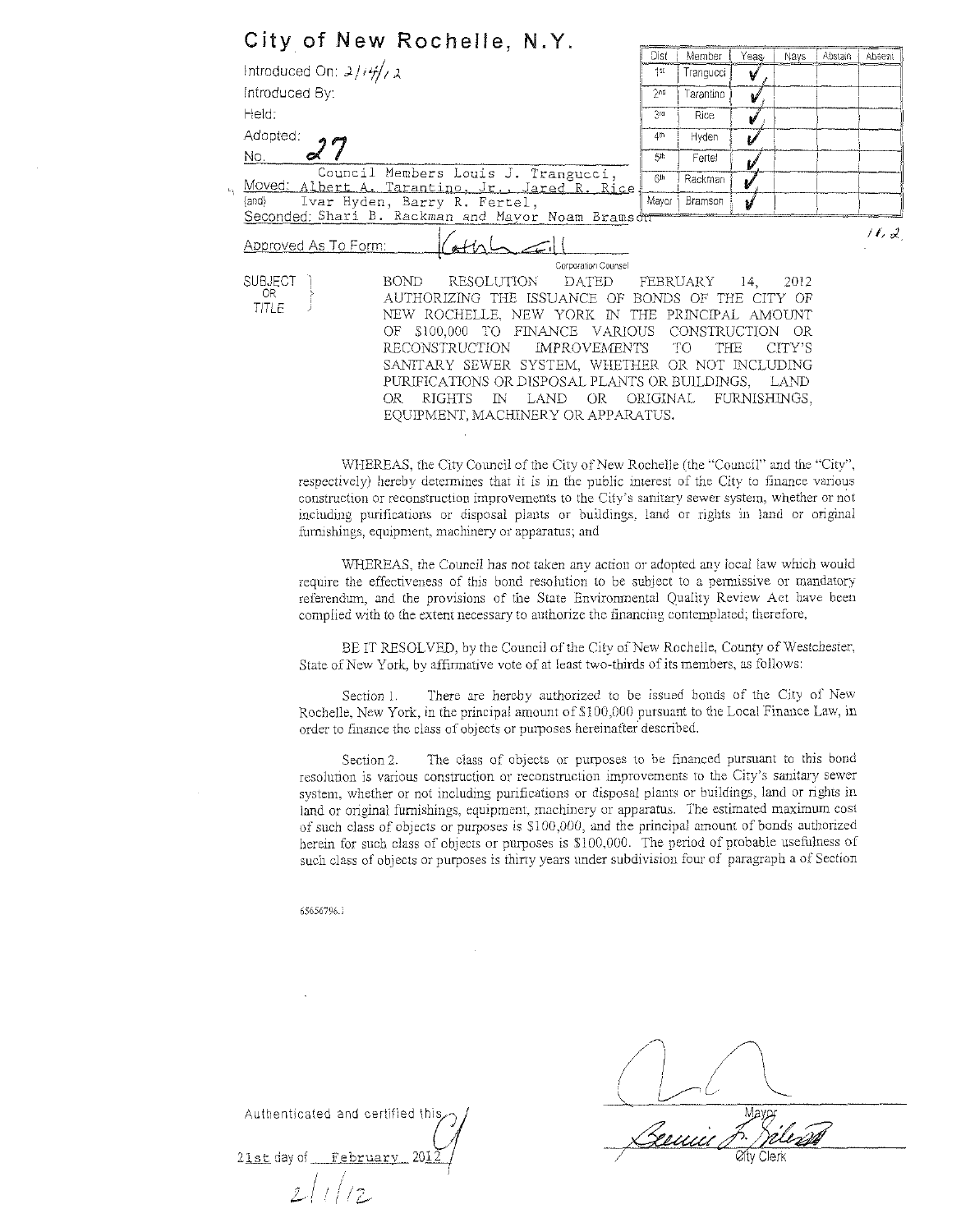$11.00$  of the Local Finance Law. The bonds shall have a maximum maturity not to exceed the period of probable usefumess of the class of objects or purposes for which they are issued, computed from the earlier of (a) the date of the first issue of such bonds for such class of objects or purposes or (b) the date of the first bond anticipation note issued in anticipation of the issuance of such bonds.

Section 3. The Council has determined and hereby states that (a) the estimated maximum cost of the class of objects or purposes in Section *2* above is \$1 00,000; (b) no money has been authorized to be applied to the payment of the costs of such class of objects or purposes; and (c) the Council plans to finance the costs of such class of objects or purposes from funds raised by the issuance of obligations authorized herein.

Section 4. Subject to the terms and conditions of this bond resolution and the Local Finance Law, and pursuant to the provisions of Sections 21.00, 30.00, 50.00 and 56.00 to 60.00, inclusive, of the Local Finance Law, the power to authorize bond anticipation notes in anticipation of the issuance of the bonds authorized by this bond resolution and the renewal of such bond anticipation notes and the power to prescribe the terms, form and contents of such bonds and such bond anticipation notes, including renewals thereof, including the power to issue bonds with substantially level or declining debt service, and the power to issue, sell and deliver such bonds and such bond anticipation notes, including renewals thereof, is hereby delegated to the Commissioner of Finance, as chief fiscal officer of the City. The Commissioner of Finance is hereby authorized to execute on behalf of the City all bonds issued pursuant to this bond resolution and all bond anticipation notes, including renewals thereof, issued in anticipation of the issuance of such bonds, and the City Clerk is hereby authorized to affix the seal of the City of all such bonds and all such bond anticipation notes, including renewals thereof, and to attest such seal. Such bonds, if, as and when issued shall be authenticated by the countersignature of a fiscal agent of the City or by the appropriate designated officer of the City pursuant to Section 70.00 of the Local Finance Law. The Commissioner of Finance is hereby authorized to contract with a fiscal agent for the City in connection with the issuance of the obligations authorized hereby, or, at the option of the Commissioner of Finance, may elect to act as fiscal agent. In the absence of the Commissioner of Finance, the Deputy Commissioner of Finance is hereby authorized to exercise the powers delegated to the Commissioner of Finance by this Resolution.

Section 5. The City Clerk of the City shall cause this bond resolution *to* be published together with a notice in substantially the form prescribed by Section 81.00 of the Local Finance Law in *The Journal News,* a newspaper having a general circulation in the City, which is hereby designated the official newspaper of the City for this pmpose. The validity of the bonds authorized by this resolution and of bond anticipation notes issued in anticipation of the sale of such bonds may be contested only if such obligations are authorized for an object or purpose for which the City is not authorized to expend money, or if the provisions of law which should be complied with at the date of the publication of this bond resolution are not substantially complied with, and an action, suit or proceeding contesting such validity is commenced within twenty (20) days after the date of such publication, or if such obligations are authorized in violation of the provisions of the Constitution of the Stare.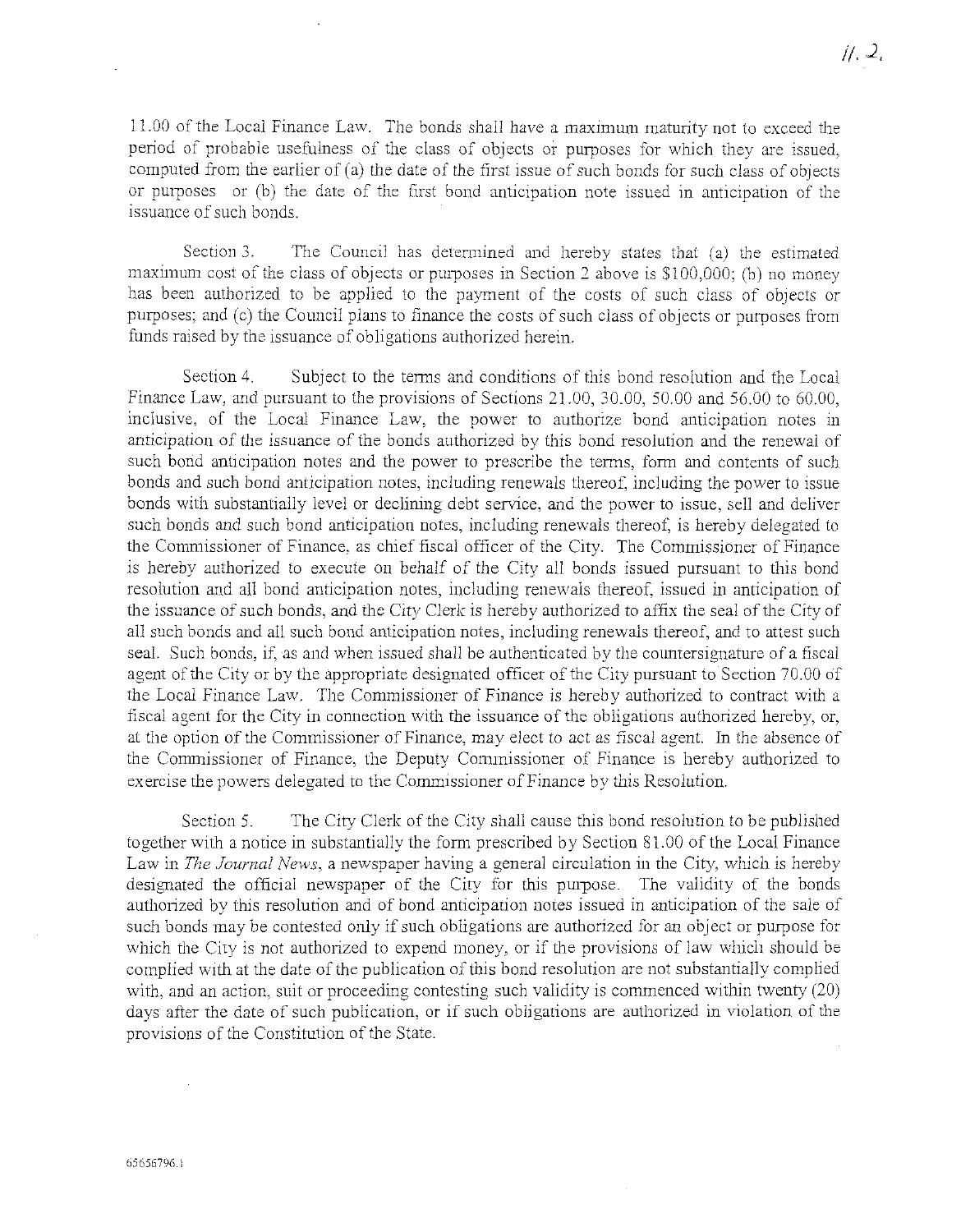Section 6. The faith and credit of the City are hereby and shall be irrevocably pledged for the punctual payment of the principal of and interest on all obligations authorized and issued pursuant to this bond resolution, as the same shall become due.

Section 7. The City intends to issue the obligations authorized by this bond resolution to finance the cost of the aforesaid class of objects or purposes. The City covenants for the benefit of the holders of the obligations authorized herein that, unless such obligations are sold as taxable obligations, it will not make any use of the proceeds of such obligations, any funds reasonably expected to be used to pay the principal of or interest on such obligations or any other funds of the City, and will not make any use of the facilities financed with the proceeds of such obligaiions which would cause the interest on such obligations to become subject to federal income taxation under the Intemal Revenue Code of 1986, as amended (the "Code") (except for the aliemative minimum tax imposed on corporations by section 55 of the Code) or subject the City to any penalties under section 148 of the Code, and that it will not take any action or omit to take any action with respect to such obligations, the proceeds thereof or any facilities financed thereby if such action or omission would cause the interest on such obligations to become subject to federal income taxation under the Code (except for the alternative minimum tax imposed on corporations by section 55 of the Code) or subject the City to any penalties under section 148 of the Code. The foregoing covenants shall remain in full force and effect notwithstanding the defeasance of such obligations until the date which is 60 days after the final maturity date or earlier prior redemption date thereof. The proceeds of the bonds and any bond anticipation notes issued in anticipation of the sale of bonds may be applied to reimburse expenditures or commitments made for such purpose on or after a date which is not more than one year prior to the date of adoption of this bond resolution. The City expects to expend general funds or other available moneys for the aforesaid class of objects or purposes which are expected to be reimbursed from the proceeds of such obligations.

Section 8. Prior to the issuance of obligations authorized by this resolution the Council of the City shall comply with all relevant provisions prescribed in Article 8 of the Environmental Conservation Law and the regulations promulgated thereunder by the New York State Department of Environmental Conversation and all applicable Federal laws and regulations in connection with environmental quality review relating to the aforesaid class of objects or purposes (the "Project") (collectively, the "environmental compliance proceedings"). In the event that any of the environmental compliance proceedings are not completed, or require amendment or modification subsequent to the date of adoption of this bond resolution, the Council of the City covenants that it will re-adopt, amend or modify this bond resolution prior to the issuance of obligations authorized to be issued herein upon the advice of bond counsel. It is hereby determined by the Council of the City that the aforesaid class of objects or purposes will not have significant effect on the enviromnent.

Section 9. The City hereby covenants for the benefit of holders of obligations authorized herein to enter into agreements with or for the benefit of certain purchasers of the obligations authorized hereby to enable them to comply with Rule 15c2-12 of the Securities Exchange Act of 1934, as amended (the "Rule"), by providing to a nationally recognized municipal securities information repository, if and when required by the Rule: (i) at least annually, current financial information concerning the City, including annual audited financial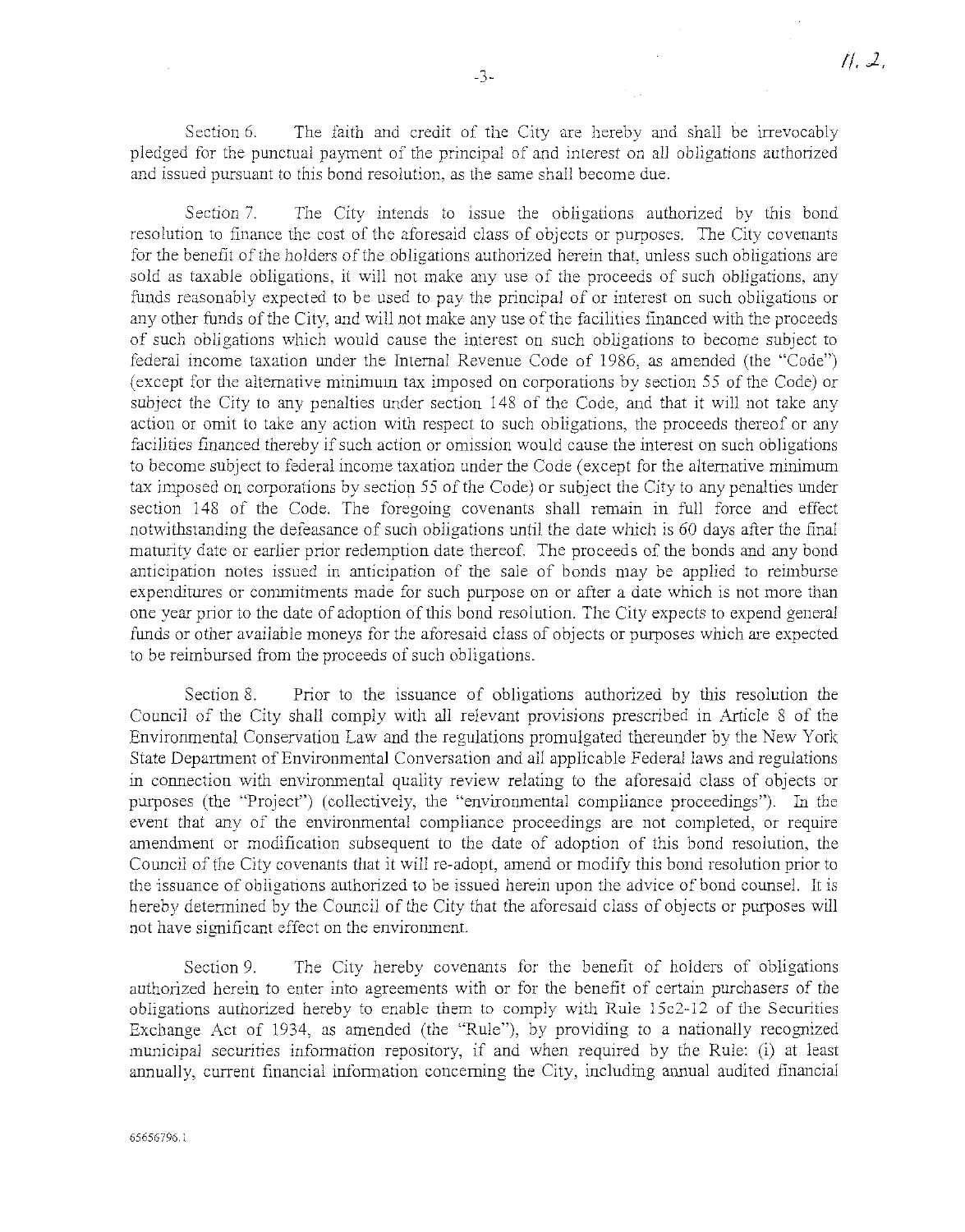statements and pertinent operating information, and (ii) notice of any material events as set forth in the Rule, unless an exemption from such requirement exists as provided in the Rule.

Section 10. This bond resolution shall take effect immediately upon its adoption by the Council of the City.

Authenticated and certified) Authenticated and certified) NOAM BRAMSON, Mayor<br>this 21st day of Feb., 2012) BENNIE F. GILES, III, City Clerk

 $\hat{\boldsymbol{\theta}}$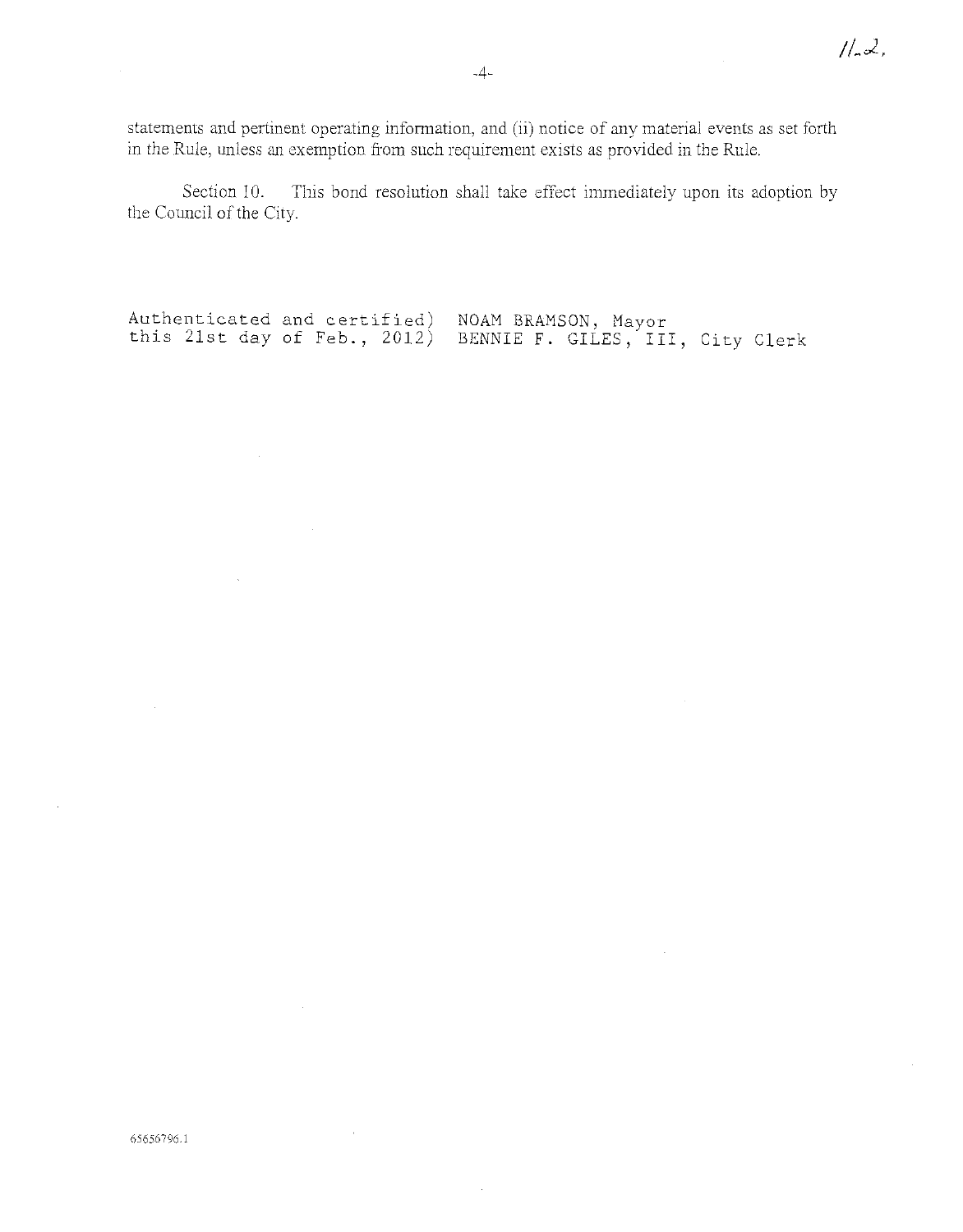| City of New Rochelle, N.Y. |  |  |
|----------------------------|--|--|
|----------------------------|--|--|

|                                                                                       | Dist            |                     | Yeas |      |         |        |
|---------------------------------------------------------------------------------------|-----------------|---------------------|------|------|---------|--------|
| Introduced On: $2\sqrt{1+\frac{1}{2}}$                                                | 1st             | Member<br>Trangucci |      | Navs | Abstain | Absent |
|                                                                                       |                 |                     |      |      |         |        |
| Introduced By:                                                                        | 2 <sub>ne</sub> | Tarantino           |      |      |         |        |
| Held:                                                                                 | 3rd             | Rice                |      |      |         |        |
| Adopted:                                                                              | 4th             | Hyden               |      |      |         |        |
| u No.                                                                                 | 5th             | Fertei              |      |      |         |        |
| Council Members Louis J. Trangucci,<br>Moved: Albert A. Tarantino, Jr., Jared R. Rice | 6th             | Rackman             |      |      |         |        |
| {and}<br>Ivar Hyden, Barry R. Fertel,                                                 | Mayor           | Bramson             |      |      |         |        |
| Seconded: Shari B. Rackman and Mayor Noam Bramson                                     |                 |                     |      |      |         |        |
| .                                                                                     |                 |                     |      |      |         | 11, 3  |

Approved As To Form:

OR TITLE Comorahon Counsel

**SUBJECT** BOND RESOLUTION DATED FEBRUARY 14, 2012 AUTHORIZING THE ISSUANCE OF BONDS OF THE CITY OF NEW ROCHELLE, NEW YORK IN THE PRINCIPAL AMOUNT OF \$60,000 TO FINANCE THE REMOVAL AND REPLACEMENT OF UNDERGROUND FUEL TANKS.

V/HEREAS, the City Council of the City of New Rochelle (the ''Council'' and the "City", respectively) hereby determines that it is in the public interest of the City to finance the removal and replacement of underground fuel tanks; and

WHEREAS, the Council has not taken any action or adopted any local law which would require the effectiveness of this bond resolution to be subject to a permissive or mandatory referendum, and the provisions of the State Environmental Quality Review Act have been complied with to tbe extent necessary to authorize the financing contemplated; therefore,

BE IT RESOLVED, by the Council of the City of New Rochelle. County of Westchester, State of New York, by affirmative vote of at least two-thirds of its members, as follows:

Section 1. There are hereby authorized to be issued bonds of the City of New Rochelle, New York, in the principal amount of \$60,000 pursuant to the Local Finance Law, in order to finance the class of objects or purposes hereinafter described.

Section 2. The class of objects or purposes to be financed pursuant to this bond resolution ls the removal and replacement of underground fuel tanks. The estimated maximum cost of such class of objects or purposes is \$60.000, and tbe principal amount of bonds authorized herein for such class of objects or purposes is \$60,000. The period of probable usefulness of such class of objects or purposes is ten years under subdivision eighty-one of paragraph a of Section 11.00 of the Local Finance Law. The bonds shall have a maximum maturity not to exceed the period of probable usefulness of the class of objects or purposes for which they are issued, computed from the earlier of (a) the date of the first issue of such bonds for such class of objects or purposes or (b) the date of the first bond anticipation note issued in anticipation of the issuance of such bonds.

Section 3. The Council has determined and hereby states that (a) the estimated maximum cost of the class of objects or purposes in Section 2 above is \$60,000; (b) no money

Authenticated and certified this  $\bigcirc_{201}^{7}$ 21st day of February 2/1/12 /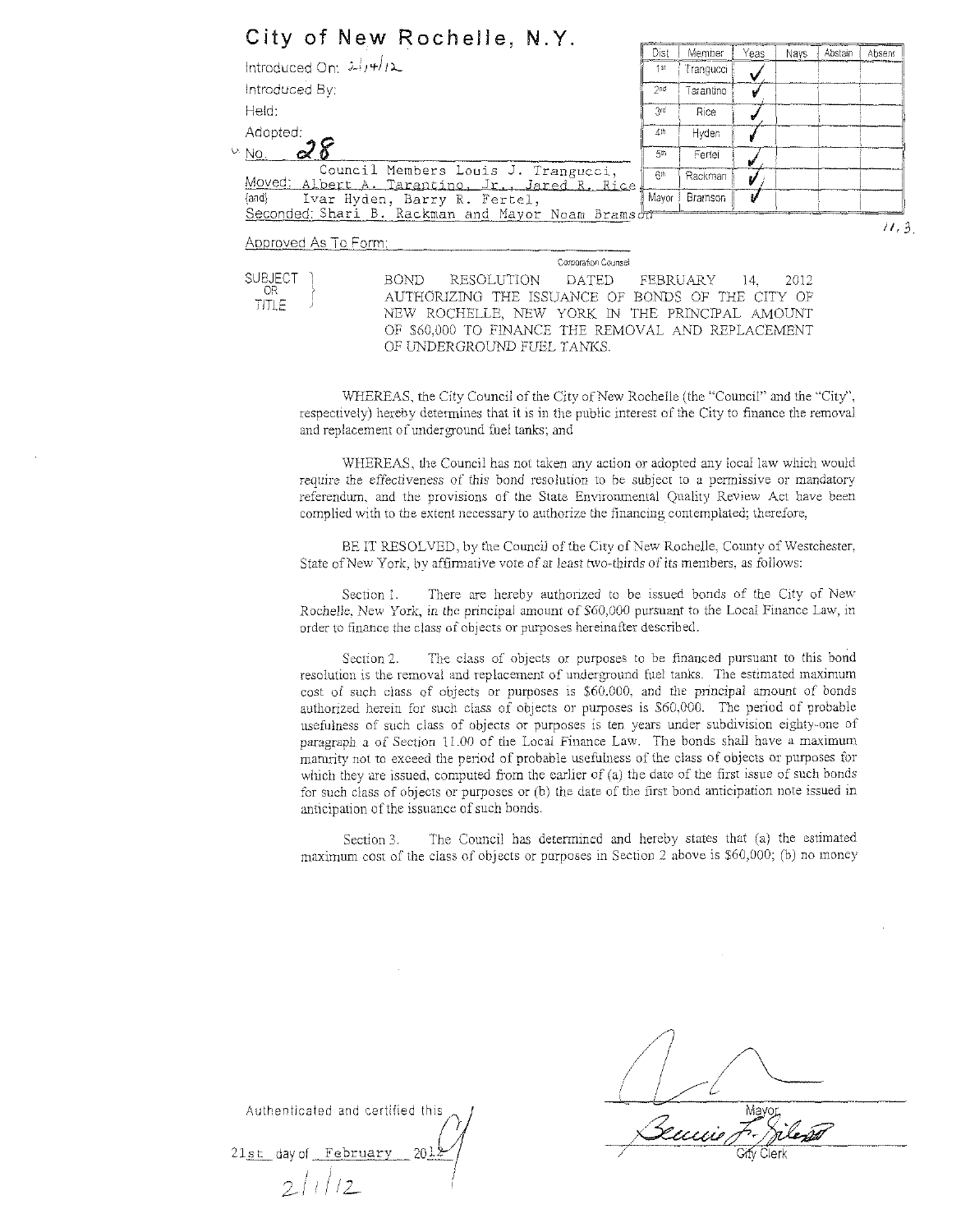has been anthorized to be applied to the payment of the costs of such class of objects or purposes; and (c) the Council plans to finance the costs of such class of objects or purposes from funds raised by the issuance of obligations authorized herein.

Section 4. Subject to the terms and conditions of this bond resolution and the Local Finance Law, and pursuant to the provisions of Sections 21.00, 30.00, 50.00 and 56.00 to 60.00, inclusive, of the Local Finance Law, the power to authorize bond anticipation notes in anticipation of the issuance of the bonds authorized by this bond resolution and the renewal of such bond anticipation notes and the power to prescribe the terms, form and contents of such bonds and such bond anticipation notes, including renewals thereof, including the power to issue bonds with substantially level or declining debt service, and the power to issue, sell and deliver such bonds and such bond anticipation notes, including renewals thereof, is hereby delegated to the Commissioner of Finance, as chief fiscal officer of the City. The Commissioner of Finance is hereby authorized to execute on behalf of the City all bonds issued pursumt to this bond resolution and all bond anticipation notes, including renewals thereof, issued in anticipation of the issuance of such bonds, and the City Clerk is hereby authorized to affix the seal of the City of all such bonds md all such bond anticipation notes, including renewals thereof, md to attest such seal. Such bonds, if, as and when issued shall be authenticated by the countersignature of a fiscal agent of the City or by the appropriate designated officer of the City pursuant to Section 70.00 of the Local Finance Law. The Commissioner of Finance is hereby authorized to contract with a fiscal agent for the City in connection with the issuance of the obligations authorized hereby, or, at the option of the Commissioner of Finance, may elect to act as fiscal agent. In the absence of the Commissioner of Finance, the Deputy Commissioner of Finance is hereby authorized to exercise the powers delegated to the Commissioner of Finance by this Resolution.

Section 5. The City Clerk of the City shall cause this bond resolution to be published together with a notice in substantially the form prescribed by Section 81.00 of the Local Finance Law in *The Journal News,* a newspaper having a general circulation in the City, which is hereby designated the official newspaper of the City for this purpose. The validity of the bonds authorized by this resolution and of bond anticipation notes issued in mticipation of the sale of such bonds may be contested only if such obligations are authorized for an object or purpose for which the City is not authorized to expend money, or if the provisions of law which should be complied with at the date of the publication of this bond resolution are not substantially complied with, and an action, suit or proceeding contesting such validity is commenced within twenty (20) days after the date of such publication, or if such obligations are authorized in violation of the provisions of the Constitution of the State.

Section 6. The faith and credit of the City are hereby and shall be irrevocably pledged for the punctual payment of the principal of and interest on all obligations authorized and issued pursuant to this bond resolution, as the same shall become due.

Section 7. The City intends to issue the obligations authorized by this bond resolution to finance the cost of the aforesaid class of objects or purposes. The City covenants for the benefit of the holders of the obligations authorized herein that, unless such obligations are sold as taxable obligations, it will not make any use of the proceeds of such obligations, my funds reasonably expected to be used to pay the principal of or interest on such obligations or any other funds of the City, and will not make any use of the facilities financed with the proceeds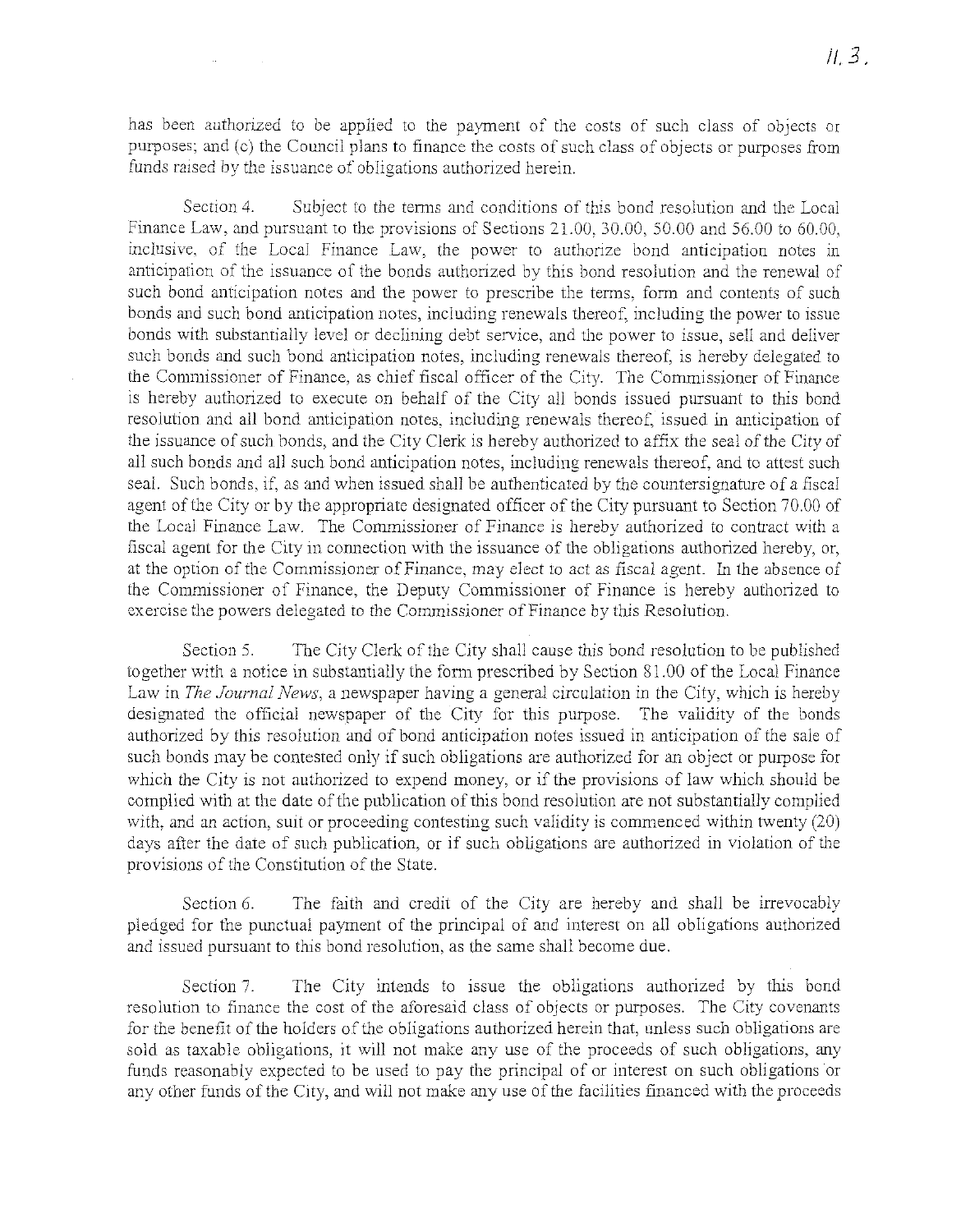of such obligations which would cause the interest on such obligations to become subject to federal income taxation under the Internal Revenue Code of 1986, as amended (the "Code") (except for the alternative minimum tax imposed on corporations by section 55 of the Code) or subject the City to any penalties under section 148 of the Code, and that it will not take any action or omit to take any action with respect to such obligations, the proceeds thereof or any facilities financed thereby if such action or omission would cause the interest on such obligations to become subject to federal income taxation under the Code (except for the altemative minimum tax imposed on corporations by section 55 of the Code) or subject the City to any penalties under section 148 of the Code. The foregoing covenants shall remain in full force and effect notwithstanding the defeasance of such obligations until the date which is 60 days after the final maturity date or earlier prior redemption date thereof. The proceeds of the bonds and any bond anticipation notes issued in anticipation of the sale of bonds may be applied to reimburse expenditures or commitments made for such purpose on or after a date which is not more than one year prior to the date of adoption of this bond resolution. The City expects to expend general funds or other available moneys for the aforesaid class of objects or purposes which are expected to be reimbursed from the proceeds of such obligations.

Section 8. It is hereby determined by the Council of the City that the aforesaid class of objects or purposes will not have significant effect on the environment within the meaning of the State Environmental Quality Review Act, constituting Article 8 of the Environmental Conservation Law, and the regulations promulgated therermder by the New York State Department of Environmental Conservation.

Section 9. The City hereby covenants for the benefit of holders of obligations authorized herein to enter into agreements with or for the benefit of certain purchasers of the obligations authorized hereby to enable them to comply with Rule 15c2-12 of the Securities Exchange Act of 1934, as amended (the "Rule"), by providing to a nationally recognized municipal securities information repository, if and when required by the Rule: (i) at least annually, current financial information concerning the City, including annual audited financial statements and pertinent operating information, and (ii) notice of any material events as set forth in the Rule, unless an exemption from such requirement exists as provided in the Rule.

Section 10. This bond resolution shall take effect immediately upon its adoption by the Council of the City.

Authenticated and certified) this 21st day of Feb,, 2012) NOAM BRAMSON, Mayor BENNIE F. GILES, III, City Clerk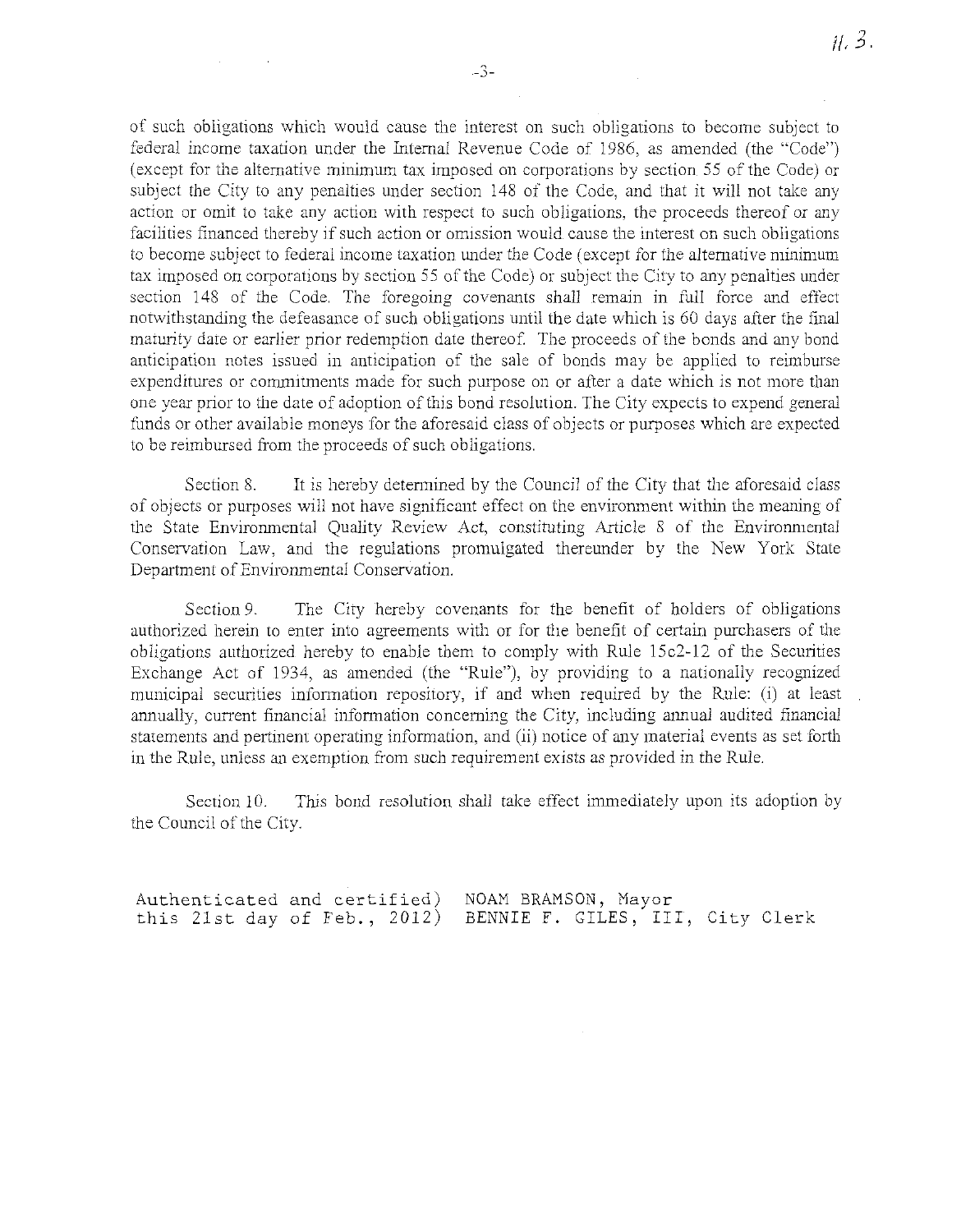| City of New Rochelle, N.Y.                                                                                                                                                                                                                                                                        |                |                     |      |      |         |        |
|---------------------------------------------------------------------------------------------------------------------------------------------------------------------------------------------------------------------------------------------------------------------------------------------------|----------------|---------------------|------|------|---------|--------|
| Introduced On: $2 H $ , 2                                                                                                                                                                                                                                                                         | Dist<br>4st    | Member<br>Trangucci | Yeas | Navs | Abstain | Absent |
| Introduced By:                                                                                                                                                                                                                                                                                    | 200            | Tarantino           | v    |      |         |        |
| Held:                                                                                                                                                                                                                                                                                             | 3d             | Rice                |      |      |         |        |
| Adopted:                                                                                                                                                                                                                                                                                          | 4 <sup>m</sup> | Hyden               | V    |      |         |        |
| No.                                                                                                                                                                                                                                                                                               | 50             | Fertei              |      |      |         |        |
| Council Members Louis J. Trangucci,<br>Moved: Albert A. Tarantino, Jr., Jared R. Rice,                                                                                                                                                                                                            | 60             | Rackman             | v    |      |         |        |
| Ivar Hyden, Barry R. Fertel.<br>$\{and\}$<br>Seconded: Shari B. Rackman and Mayor Noam Bramsor                                                                                                                                                                                                    | Mayor          | Bramson             | v    |      |         |        |
| Approved As To Form:                                                                                                                                                                                                                                                                              |                |                     |      |      |         | H.4    |
| Corporation Counsel                                                                                                                                                                                                                                                                               |                |                     |      |      |         |        |
| <b>RESOLUTION</b><br><b>BOND</b><br>DATED<br><b>SUBJECT</b><br>OR.<br>AUTHORIZING THE ISSUANCE OF BONDS OF THE CITY OF NEW<br>TITLE<br>ROCHELLE, NEW YORK IN THE PRINCIPAL AMOUNT OF \$50,000<br>TO FINANCE THE ACQUISITION OF A COMPUTER ASSISTED<br>FINANCIAL MANAGEMENT AND ACCOUNTING SYSTEM. |                | FEBRUARY            | 14.  | 2012 |         |        |

WHEREAS, the City Council of the City of New Rochelle (the "Council" and the "City", respectively) hereby determines that it is in lhe public interest of the City to finance the acquisition of a computer assisted financial management and accounting system; and

WHEREAS, the Council has not taken any action or adopted any local law which would require *the* effectiveness of this bond resolution to be subject to a permissive or mandatory referendum, and the provisiops of the State Environmental Quality Review Act have been complied with to the extent necessary to authorize the financing contemplated; therefore,

BE IT RESOLVED, by the Council of the City of New Rochelle, County of Westchester, State of New York, by affinnative vote of at least two-thirds of its members, as follows:

Section 1. There are hereby authorized to be issued bonds of the City of New Rochelle, New York, in the principal amount of \$50,000 pursuant to the Local Finance Law, in order to fmance the specific object or purpose hereinafter described.

Section 2. The specific object or purpose to be financed pursuant to this bond resolution is the acquisition of a computer assisted financial management and accounting system. The estimated maximum cost of such specific object or purpose is  $$50,000$ , and the principal mnount of bonds authorized herein for such specific object or purpose is \$50,000. The period of probable usefulness of such specific object or purpose is ten years under subdivision eighty-one of paragraph a of Section 11.00 of the Local Finance Law. The bonds shall have a maximum maturity not to exceed the period of probable usefulness of the specific object or purpose for which they are issued, computed from the earlier of (a) the date of the first issue of such bonds for such specific object or purpose or (b) the date of the first bond anticipation note issued in anticipation of *the* issuance of such bonds.

Section 3. The Council has determined and hereby states that (a) the estimated maximum cost of the specific object or purpose in Section 2 above is  $$50,000$ ; (b) no money has

Authenticated and certified th 20 1  $\frac{1}{2}$ 21st day of February  $2/1/2$ 

/ C1ty Clerk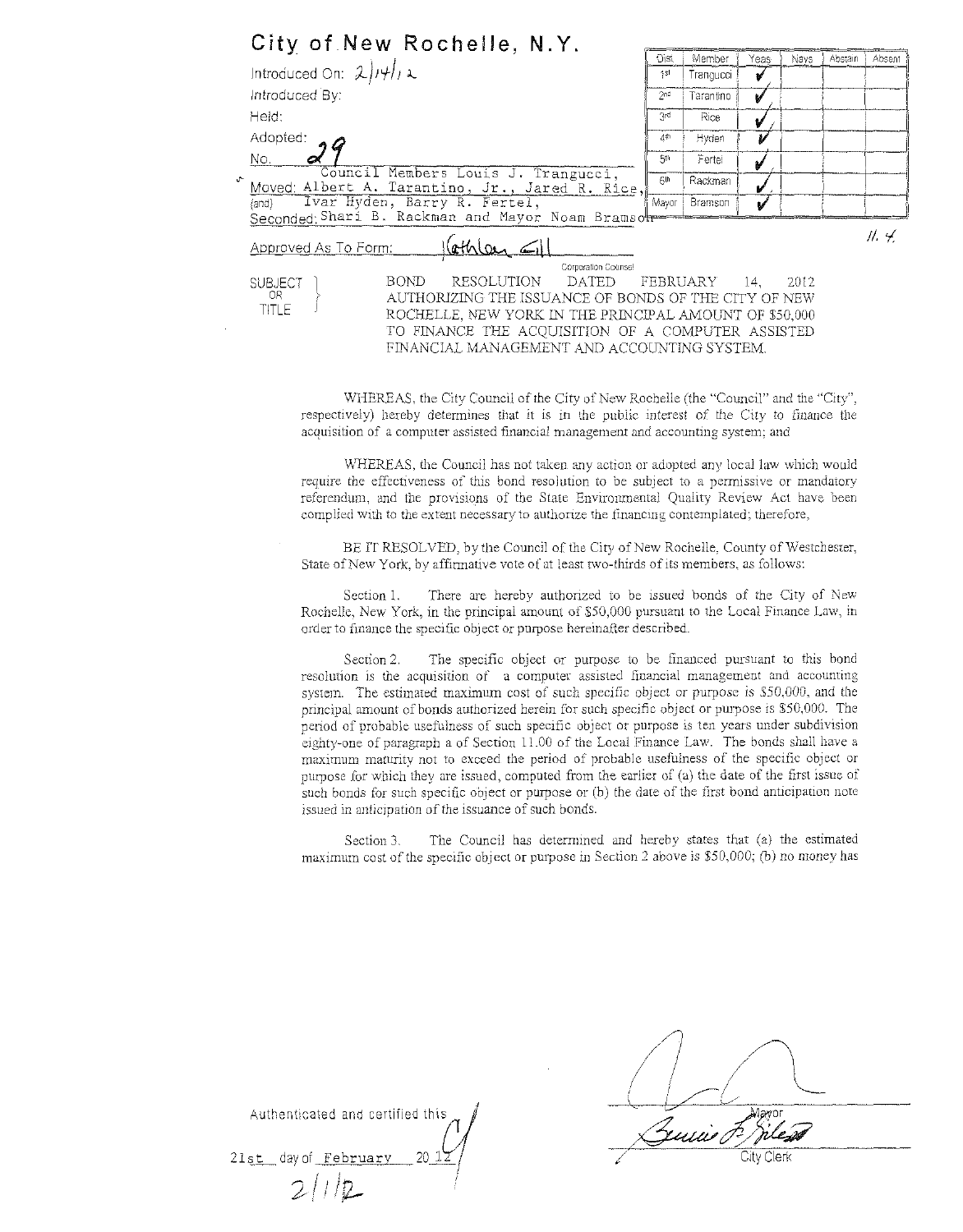been authorized to be applied to the payment of the costs of such specific object or purpose; and (c) the Council plans to fimmce the costs of such specific object or purpose from fimds raised by the issuance of obligations authorized herein.

Section 4. Subject to the terms and conditions of this bond resolution and the Local Finance Law, and pursuant to the provisions of Sections 21.00, 30.00, 50.00 and 56.00 to 60.00, inclusive, of the Local Fimmce Law, the power to authorize bond anticipation notes in anticipation of the issuance of the bonds authorized by this bond resolution and the renewal of such bond anticipation notes and the power to prescribe the terms, form and contents of such bonds and such bond anticipation notes, including renewals thereof, including the power to issue bonds with substantially level or declining debt service, and the power to issne, sell and deliver such bonds and such bond anticipation notes, including renewals thereof, is hereby delegated to the Connnissioner of Finance, as chief fiscal officer of the City. The Commissioner of Finance is hereby authorized to execute on behalf of the City all bonds issued pursuant to this bond resolution and all bond anticiparion notes, including renewals thereof, issued in anticipation of the issuance of such bonds, and the City Clerk is hereby authorized to affix the seal of the City of all such bonds and all such bond anticipation notes, including renewals thereof, and to attest such seal. Such bonds, if, as and when issued shall be authenticated by the countersignature of a fiscal agent of the City or by the appropriate designated officer of the City pursuant to Section 70.00 of the Local Finance Law. The Commissioner of Finance is hereby authorized to contract with a fiscal agent for the City in connection with the issuance of the obligations authorized hereby, or, at the option of the Commissioner of Finance, may elect to act as fiscal agent. In the absence of the Commissioner of Finance, the Deputy Commissioner of Finance is hereby authorized to exercise the powers delegated to the Commissioner of Finance by this Resolution.

Section 5. The City Clerk of the City shall cause this bond resolution to be published together with a notice in substantially the form prescribed by Section 81.00 of the Local Finance Law in *The Journal News,* a newspaper having a general circulation in the City, which is hereby designated the official newspaper of the City for this purpose. The validity of the bonds authorized by this resolution and of bond anticipation notes issued in anticipation of the sale of such bonds may be contested only if such obligations are authorized for an object or purpose for which the City is not authorized to expend money, or if the provisions of law which should be complied with at the date of the publication of this bond resolution are not substantially complied with, and an action, suit or proceeding contesting such validity is commenced within twenty (20) days after the date of such publication, or if such obligarions are anthorized in violation of the provisions of the Constitution of the State.

Section 6. The faith and credit of the City are hereby and shall be irrevocably pledged for the punctual payment of the principal of and interest on all obligations authorized and issued pursuant to this bond resolution, as the same shall become due.

Section 7. The City intends to issue the obligations anthorized by this bond resolution to finance the cost of the aforesaid specific object or purpose. The City covenants for the benefit of the holders of the obligations authorized herein that, unless such obligations are sold as taxable obligations, it will not make any use of the proceeds of such obligations, any funds reasonably expected to be used to pay the principal of or interest on such obligations or any other funds of the City, and will not malce any use of the facilities financed with the proceeds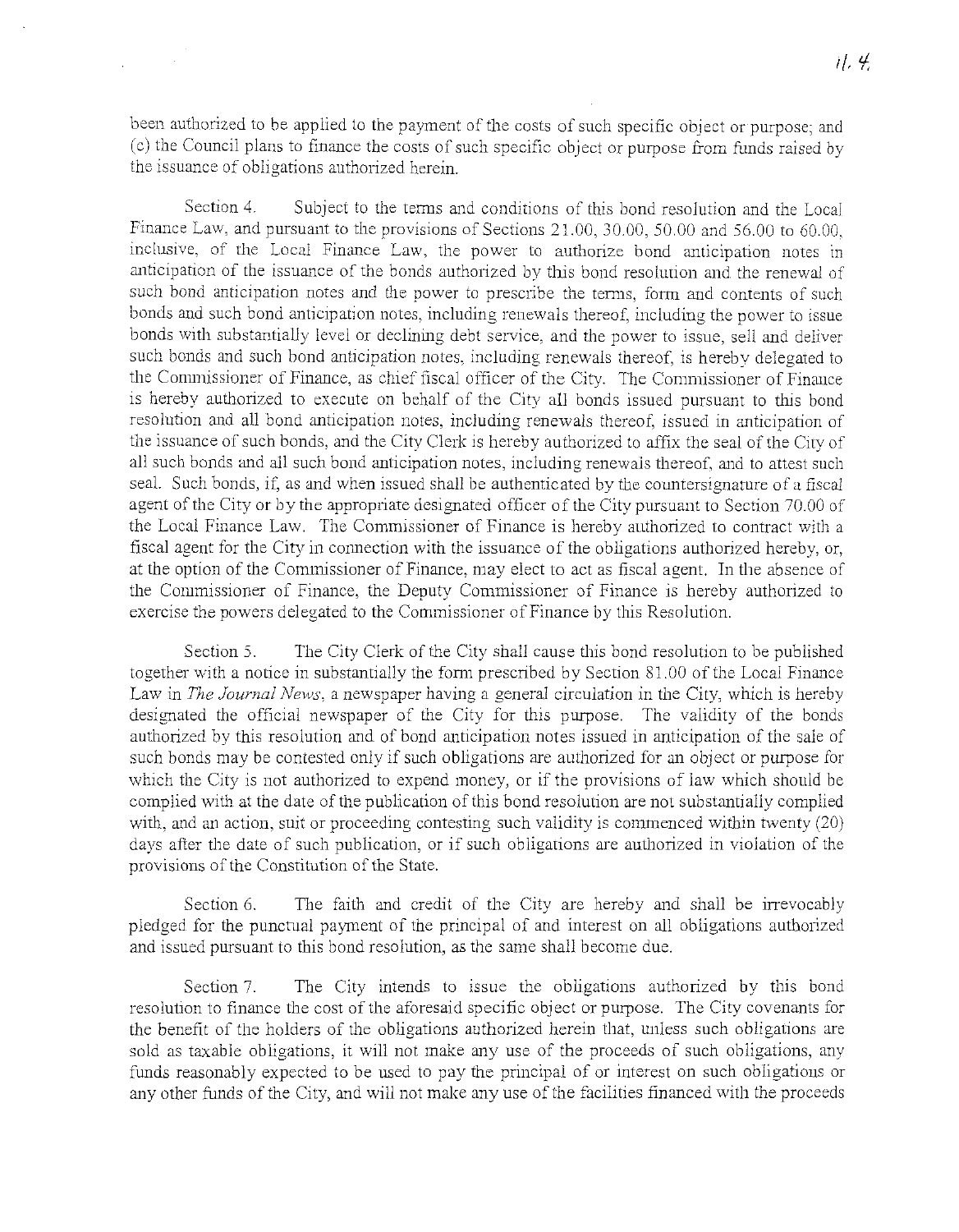of such obligations which would cause the interest on such obligations to become subject to federal income taxation under the Internal Revenue Code of 1986, as amended (the "Code") (except for the alternative minimum tax imposed on corporations by section 55 of the Code) or subject the City to any penalties under section 148 of the Code, and that it will not take any action or omit to take any action with respect to such obligations, the proceeds thereof or any facilities financed thereby if such action or omission would cause the interest on such obligations to become subject to federal income taxation under the Code (except for the alternative minimum tax imposed on corporations by section 55 of the Code) or subject the City to any penalties under section 148 of the Code. The foregoing covenants shall remain in full force and effect notwithstanding the defeasance of such obligations until the date which is 60 days after the final maturity date or earlier prior redemption date thereof. The proceeds of the bonds and any bond anticipation notes issued in anticipation of the sale of bonds may be applied to reimburse expenditures or commitments made for such purpose on or after a date which is not more than one year prior to the date of adoption of this bond resolution. The City expects to expend general funds or other available moneys for the aforesaid specific object or purpose which are expected to be reimbursed from the proceeds of such obligations.

Section 8. It is hereby determined by the Council of the City that the aforesaid specific object or purpose will not have significant effect on the environment within the meaning of the State Enviromnental Quality Review Act, constituting Article 8 of the Environmental Conservation Law, and the regulations promulgated thereunder by the New York State Department of Environmental Conservation.

Section 9. The City hereby covenants for the benefit of holders of obligations authorized herein to enter into agreements with or for the benefit of certain purchasers of the obligations authorized hereby to enable them to comply with Rule 15c2-12 of the Securities Exchange Act of 1934, as amended (the "Rule"), by providing to a nationally recognized municipal securities information repository, if and when required by the Rule: (i) at least annually, current financial infonnation concerning the City, including annual audited financial statements and pertinent operating information, and (ii) notice of any material events as set fonh in the Rule, unless an exemption from such requirement exists as provided in the Rule.

Section 10. This bond resolution shall take effect immediately upon its adoption by the Council of the City.

Authenticated and certified) this 21st day of Feb,, 2012) NOAM BRAMSON, Mayor BENNIE F. GILES, III, City Clerk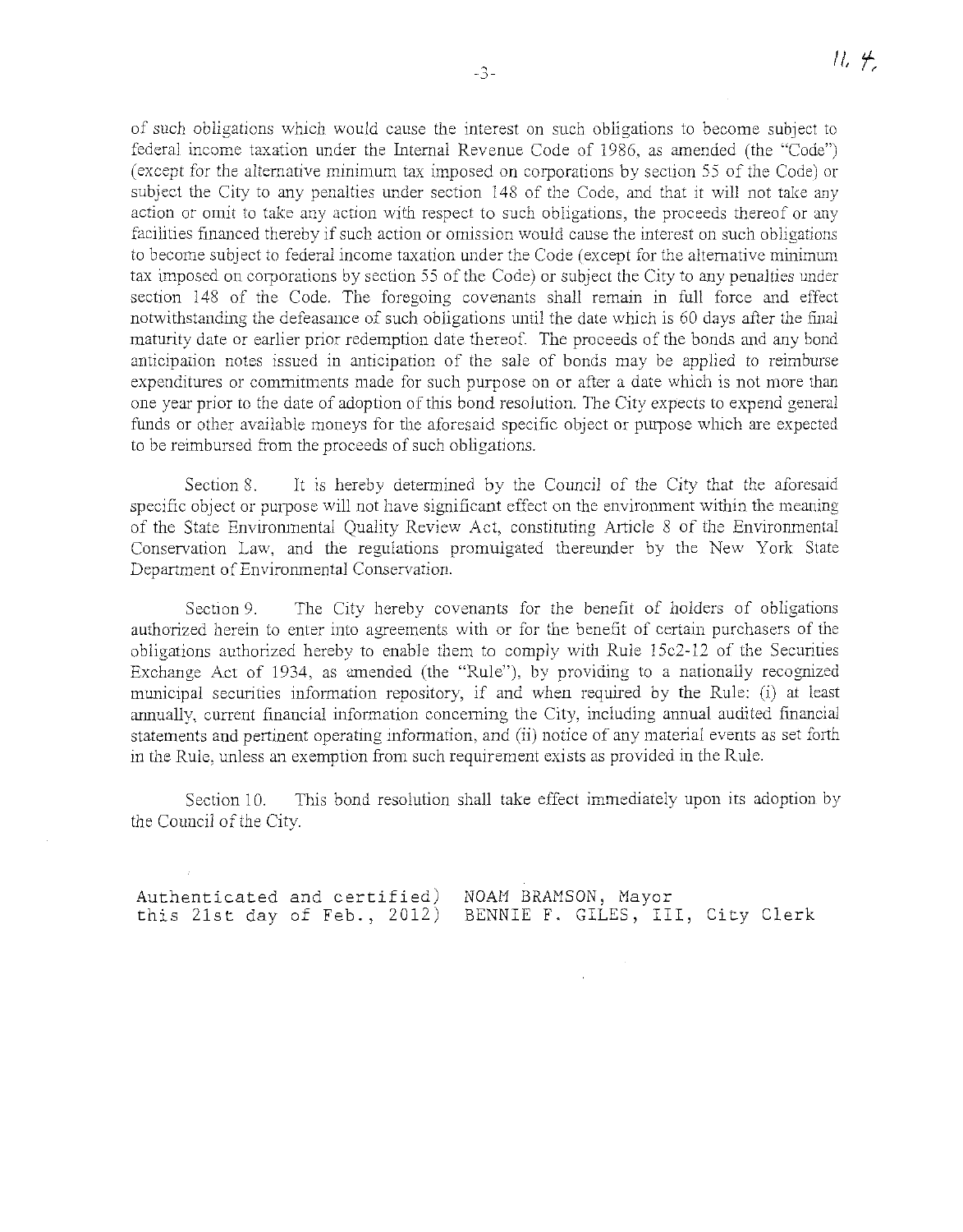| City of New Rochelle, N.Y.                                                                                                                                                                                                                                                                   |                 |                     |      |      |         |                             |
|----------------------------------------------------------------------------------------------------------------------------------------------------------------------------------------------------------------------------------------------------------------------------------------------|-----------------|---------------------|------|------|---------|-----------------------------|
| Introduced On: $2/\frac{1}{4}$                                                                                                                                                                                                                                                               | Dist<br>1st     | Member<br>Trangucci | Yeas | Navs | Abstain | Absent                      |
| Introduced By:                                                                                                                                                                                                                                                                               | 2 <sup>nd</sup> | Tarantino           | v    |      |         |                             |
| Held:                                                                                                                                                                                                                                                                                        | 3rd             | Rice                |      |      |         |                             |
| Adopted:                                                                                                                                                                                                                                                                                     | 4 <sub>th</sub> | Hyden               |      |      |         |                             |
| No.                                                                                                                                                                                                                                                                                          | 50              | Ferter              |      |      |         |                             |
| سيستاني<br><b>RAMoved:</b><br>Mayor Noam Bramson                                                                                                                                                                                                                                             | 86              | Rackman             |      |      |         |                             |
| $\{and\}$                                                                                                                                                                                                                                                                                    | Mayor           | Bramson             |      |      |         |                             |
| Seconded Council Member Barry R. Fertel<br>نې<br>افغاني<br>Approved As To Form:<br>Corporation Counsel                                                                                                                                                                                       |                 |                     |      |      |         | $\mathcal{A}_{\mathcal{A}}$ |
| <b>SUBJECT</b><br><b>BOND</b><br>RESOLUTION<br>DATED<br>OR.<br>AUTHORIZING THE ISSUANCE OF BONDS OF THE CITY OF NEW<br>TITI E<br>ROCHELLE, NEW YORK IN THE PRINCIPAL AMOUNT OF<br>\$600,000 TO FINANCE THE DESIGN AND PLANNING COSTS OF A<br>PROPOSED NEW REPLACEMENT PUBLIC WORKS FACILITY. | FEBRUARY        |                     | 21.  | 2012 |         |                             |

WHEREAS, the City Council of the City of New Rochelle (the "Council" and the "City", respectively) hereby determines that it is in the public interest of the City to finance the design and plarming costs of a proposed new repiacement public works facility; and

WHEREAS, the Council has not taken any action or adopted any local law which would require the effectiveness of this bond resolution to be subject to a permissive or mandatory referendum, and the provisions of the State Environmental Quality Review Act have been complied with to the extent necessary to authorize the financing contemplated; therefore,

BE IT RESOLVED, by the Council of the City of New Rochelle, County of Westchester, State of New York, by affirmative vote of at least two-thirds of its members, as follows:

Section l. There are hereby authorized to be issued bonds of the City of New Rochelle, New York, in the principal amount of \$600,000 pursuant to the Local Finance Law, in order to finance the class of objects or purposes hereinafter described.

Section 2. The class of objects or purposes to be financed pursuant to this bond resolution is the design and planning costs of a proposed new replacement public works facility. The estimated maximum cost of such class of objects or purposes is \$600,000, and the principal amount of bonds authorized herein for such class of objects or purposes is \$600,000. The period of probabic usefulness of such class of objects or purposes is five years under snbdivision sixtytwo of paragraph a of Section 11.00 of the LocaJ Finance Law, as each item in said class has a period of probable usefulness of at least five years under one or both of subdivisions twentyeight or twenty-nine of said paragraph a. The bonds shall have a maximum maturity not to exceed the period of probable usefulness of the class of objects or purposes for which they are issued, computed from the earlier of (a) the date of the first issue of such bonds for such class of objects or purposes or (h) the date of the first bond anticipation note issued in anticipation of the issuance of such bonds.

Authenticated and certified this 21st day of February

 $21/12$ 

 $\bigwedge$  $(l \wedge \wedge$  $L$  $\angle$ General F. Given  $\angle$   $\angle$  City Clerk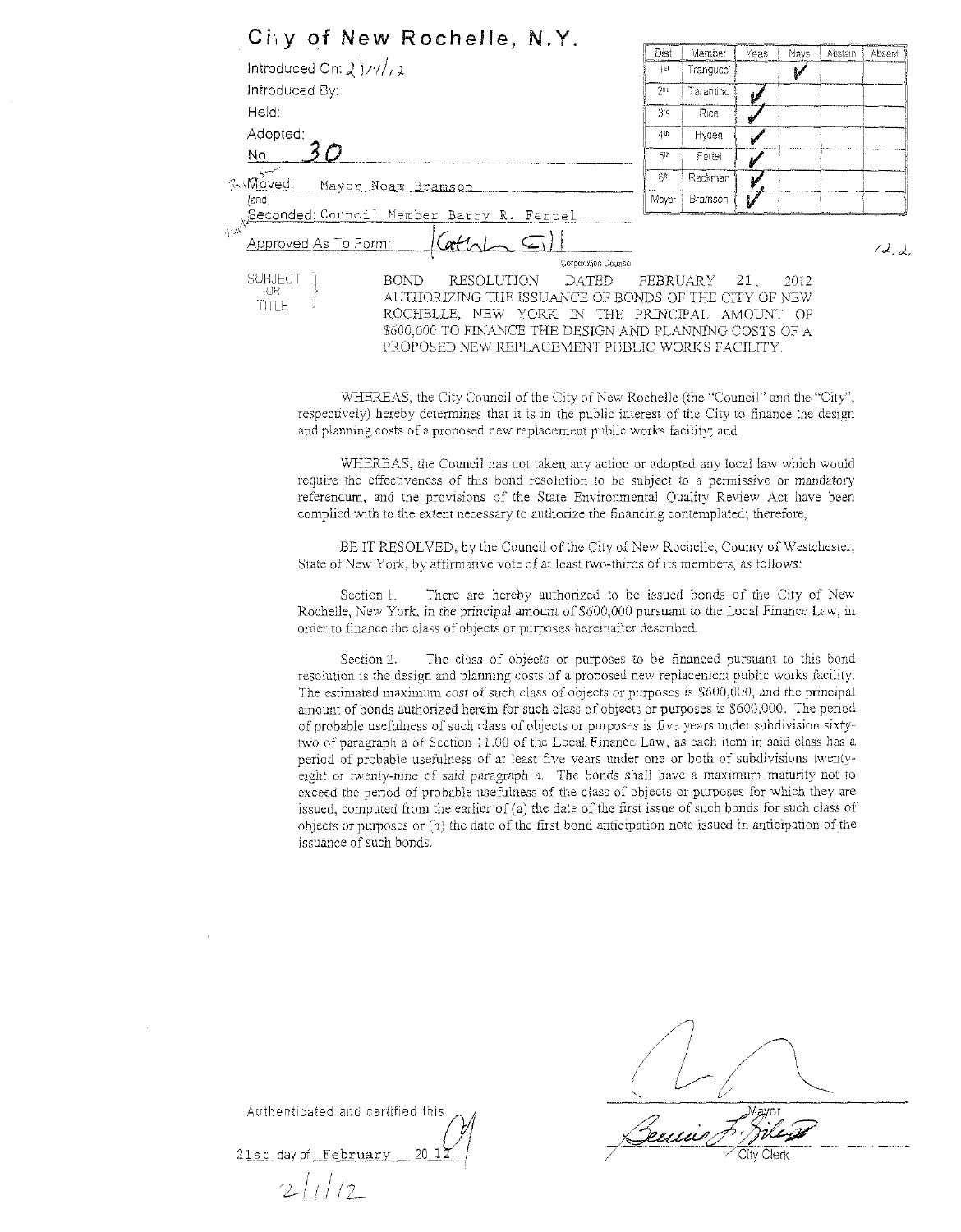Section 3. The Council has determined and hereby states that  $(a)$  the estimated maximum cost of the class of objects or purposes in Section 2 above is \$600,000; (b) no money has been authorized to be applied to the payment of the costs of such class of objects or purposes; and (c) the Council plans to finance the costs of such class of objects or purposes from funds raised by the issuance of obligations authorized herein.

Section 4. Subject to the terms and conditions of this bond resolution and the Local Finance Law, and pursuant to the provisions of Sections 21.00, 30.00, 50.00 and 56.00 to 60.00, inclusive, of the Local Finance Law, the power to authorize bond anticipation notes in anticipation of the issuance of the bonds authorized by this bond resolution and the renewal of such bond anticipation notes and the power to prescribe the terms, form and contents of such bonds and such bond anticipation notes, including renewals thereof, including the power to issue bonds with substantially level or declining debt service, and the power to issue, sell and deliver such bonds and such bond anticipation notes, including renewals thereof, is hereby delegated to the Commissioner of Finance, as chief fiscal officer of the City. The Commissioner of Finance is hereby authorized to execute on behalf of the City all bonds issued pursuant to this bond resolution and all bond anticipation notes, including renewals thereof, issued in anticipation of the issuance of such bonds, and the City Clerk is hereby authorized to affix the seal of the City of all such bonds and all such bond anticipation notes, inciuding renewals thereof, and to attest such seal. Such bonds, if, as and when issued shall be authenticated by the countersignature of a fiscal agent of the City or by the appropriate designated officer of the City pursuant to Section 70.00 of the Local Finance Law. The Commissioner of Finance is hereby authorized to contract with a fiscal agent for the City in connection with the issuance of the obligations authorized hereby, or, at the option of the Commissioner of Finance, may elect to act as fiscal agent. In the absence of the Commissioner of Finance, the Deputy Commissioner of Finance is hereby authorized to exercise the powers delegated to the Commissioner of Finance by this Resolution.

Section 5. The City Clerk of the City shall cause this bond resolution to be published together with a notice in substantially the form prescribed by Section 81.00 of the Local Finance Law in *The Journal News,* a newspaper having a general circulation in the City, which is hereby designated the official newspaper of the City for this purpose. The validity of the bonds authorized by this resolution and of bond anticipation notes issued in anticipation of the sale of such bonds may be contested only if such obligations are authorized for an object or purpose for which the City is not authorized to expend money, or if the provisions of law which should be complied with at the date of the publication of this bond resolution are not substantially complied with, and an action, suit or proceeding contesting such validity is commenced within twenty (20) days after the date of such publication, or if sucb obligations are authorized in violation of the provisions of the Constitution of the State.

Section 6. The faith and credit of the City are hereby and shall be irrevocably pledged for the punctual payment of the principal of and interest on all obligations authorized and issued pursuant to this bond resolution, as the same shall become due.

Section 7. The City intends to issue the obligations authorized by this bond resolution to finance the cost of the aforesaid class of objects or purposes. The City covenants for the benefit of the holders of the obligations authorized herein that, unless such obligations are sold as taxable obligations, it will not make any use of the proceeds of such obligations, any